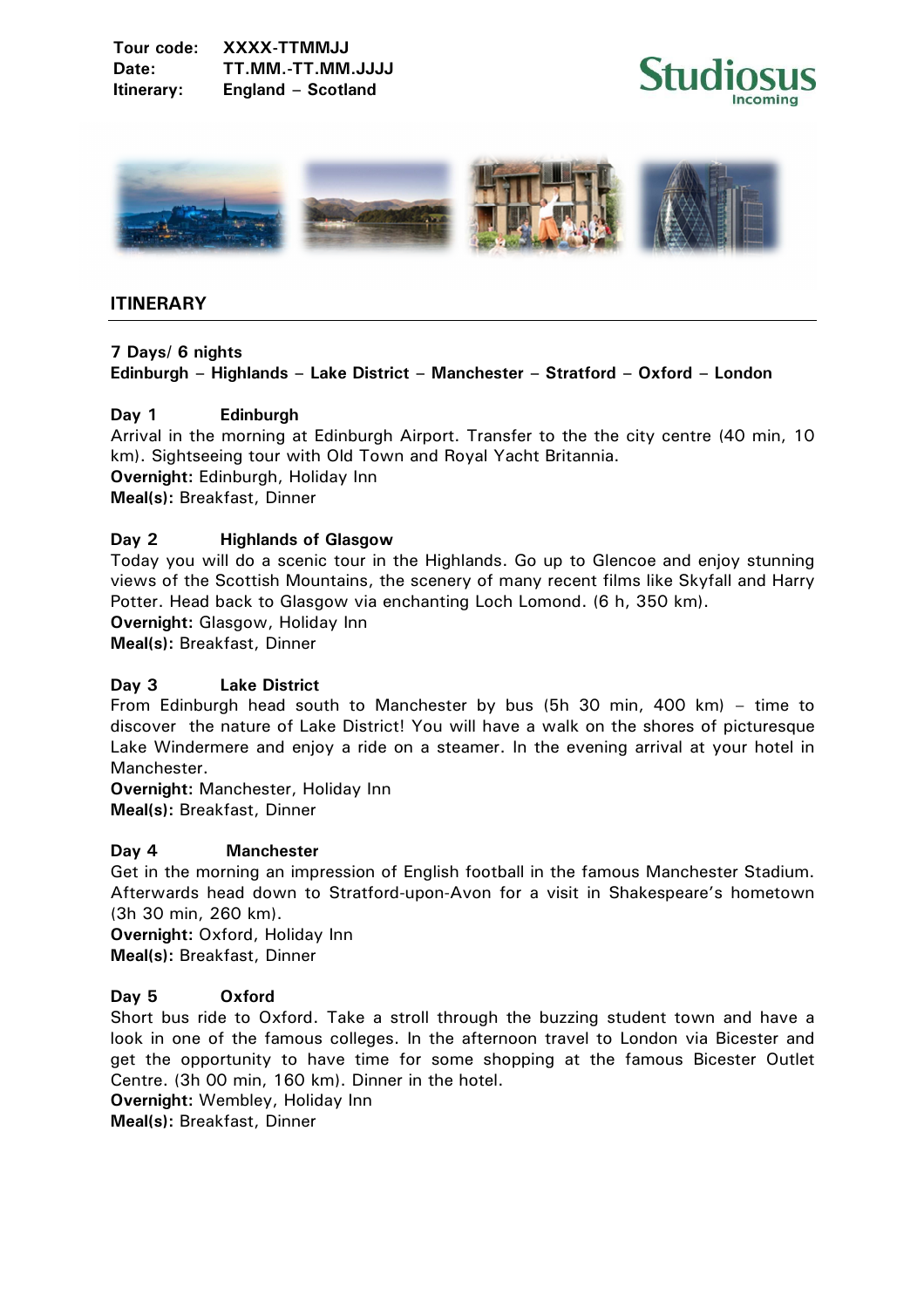

## **Day 6 London**

Discover the Highlights of London on our half day Bus tour. You will pass by Tower Bridge, St- Paul's Cathedral, Piccadilly Circus, The Houses of Parliament and Westminster Abbey. In the afternoon you could visit the London Eye or – if you want to get even higher: take a look from The Shard, the highest building in the European Union. Or you take a picture with one of your favorite stars at Madame Tussauds followed by some shopping at Harrods. Farewell dinner in a local restaurant.

**Overnight:** Wembley, Holiday Inn

**Meal(s):** Breakfast, Dinner

## **Day 7 Departure**

Transfer to London Heathrow airport (45 min, 30 km) and departure flight. **Meal(s):** Breakfast